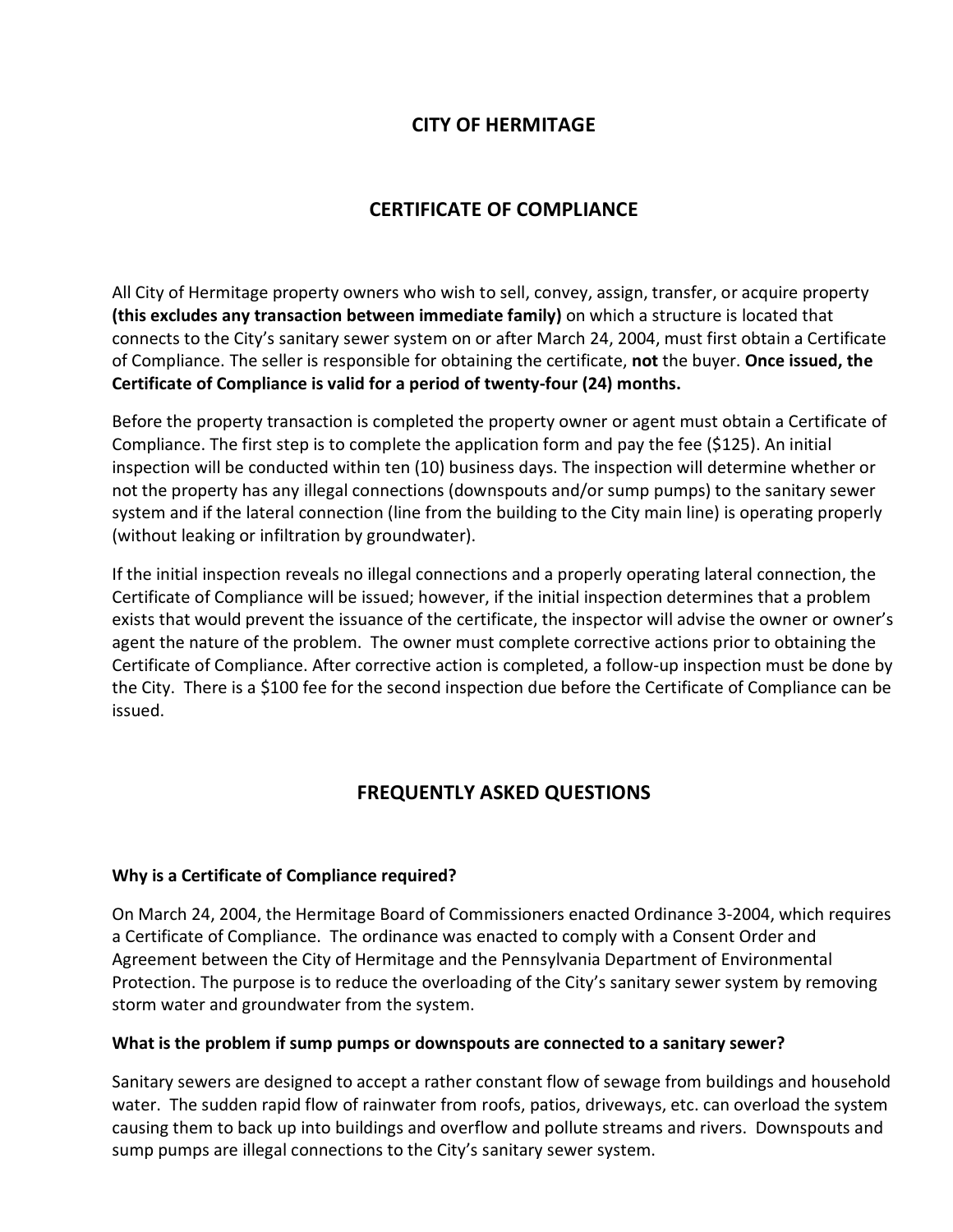#### **What is a lateral connection?**

The sewer lateral is the line that connects a building to the City's sanitary sewer line. The lateral is owned and maintained by the building owner.

#### **What does it mean when a lateral is not operating properly?**

If a lateral has been damaged over time it can become obstructed with roots and debris. This condition not only permits groundwater to enter into the sanitary sewer system it can cause sewage to back up into the building.

#### **What regulations are violated by making illegal connections to a sanitary sewer system?**

To prevent the overloading of the sanitary sewer system, illegal connections and improperly operating lateral connections to the system are not permitted. Regulators enforcing this matter are:

- · United States Environmental Protection Agency
- · Pennsylvania Department of Environmental Protection
- · City of Hermitage Code of Ordinances

### **Who is impacted by the Certificate of Compliance requirement?**

All property owners in the City of Hermitage who have property connected to the Hermitage sanitary sewer system and who wish to sell, convey, assign, transfer, or acquire property **(this excludes any transaction between immediate family)**.

#### **What happens during an initial inspection?**

After the owner completes the application for a Certificate of Compliance and pays the fee, an inspection is scheduled within ten (10) business days. At that time, a City inspector will televise the lateral connection to assure that it is operating properly and check to make sure there are no illegal connections.

### **What if it is determined that I have an illegal connection or improperly operating lateral connection?**

After completing the initial inspection, if an illegal connection or improperly operating lateral connection is discovered, the inspector will notify the property owner of the specific problem. The problem must be corrected within a specified time period and until corrected and reinspected, a Certificate of Compliance will not be issued.

#### **Who is responsible for the correction action?**

Any corrective action that is required is the **sole responsibility of the property owner**. The City of Hermitage has a Lateral Reimbursement Program that will reimburse property owners who replace laterals at the rate of \$17.50 per foot up to \$1000. The inspector can provide additional information on this program. Any work done that involves connecting to the City system must be by a City approved contractor. **(A list of bonded contractors is available at the City)**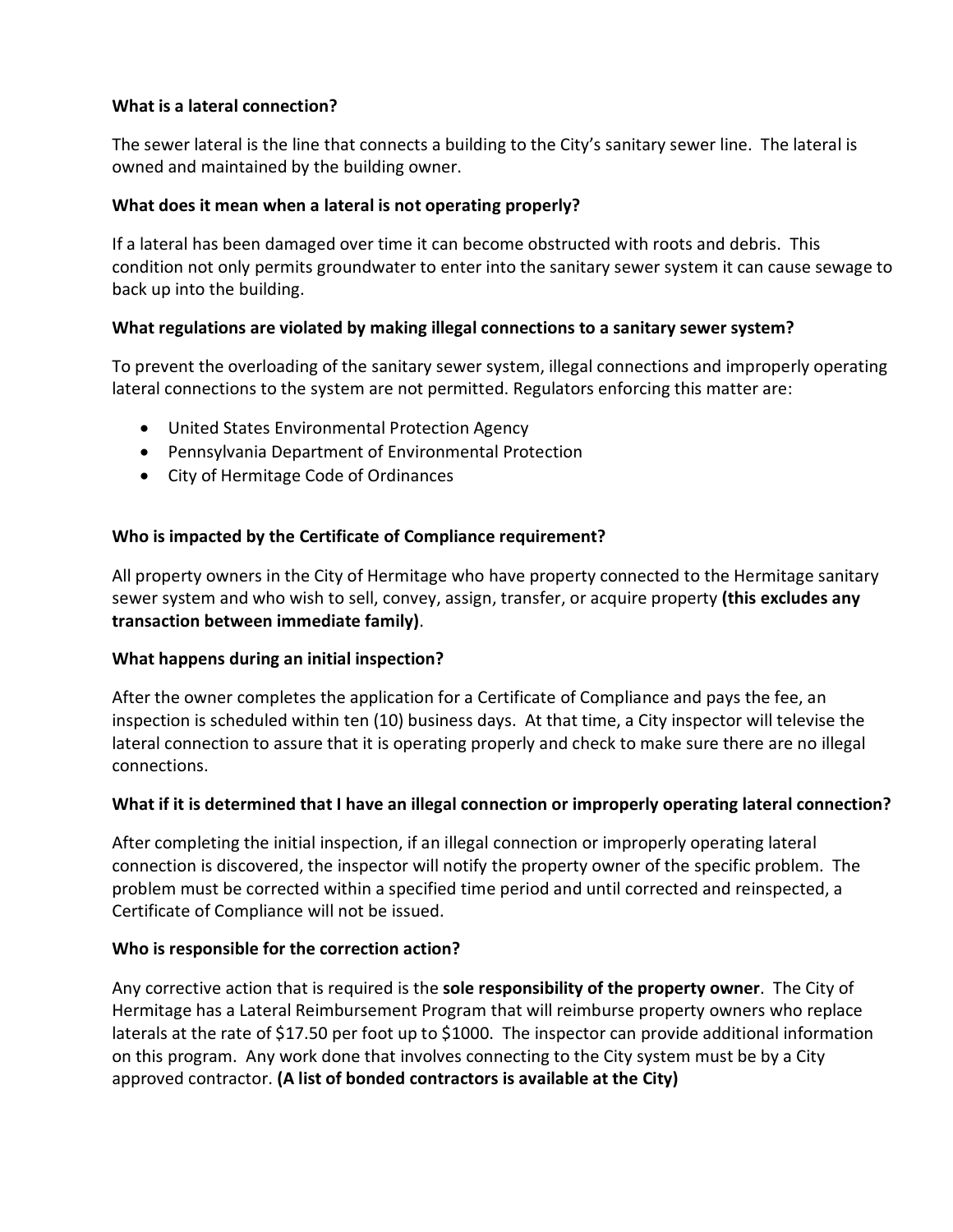# SANITARY SEWER LATERAL REIMBURSEMENT POLICY

The policy of City reimbursement to property owners for a portion of the costs associated with required replacement of sanitary sewer laterals is based on the following:

- Infiltration and inflow of surface, storm, and extraneous water into the City of Hermitage sanitary sewer system contributes to the problem of increased flow that requires treatment at the City's Water Pollution Control Department treatment plant; and
- This infiltration and inflow increases the cost of treatment and can result in overflows at pump stations and the treatment plant creating environmental issues; and
- A significant source of infiltration and inflow is from damaged or malfunctioning lateral connections between structures on private property and the City's main sewer lines; and
- Replacement of damaged or malfunctioning lateral connections is the responsibility of the property owner; and
- The Hermitage Board of Commissioners, recognizing the importance of reducing infiltration and inflow whenever possible, is willing to assist property owners with the cost of lateral replacement.

For reimbursement to occur, the Hermitage Water Pollution Control Department Inspector or a designee must verify, prior to any replacement work commencing, that the lateral's condition is such that replacement is required.

Reimbursement will not occur if the lateral connection work is the result of an illegal connection or violation of City and/or State regulations.

The amount contributed by the City to the property owner shall be \$17.50 per linear foot of lateral sewer line that is replaced, but in no case will reimbursement exceed a total of \$1,000.00. The entire lateral connection must be replaced and connected to the main line for reimbursement.

Work must be done by a contractor registered with the City of Hermitage Water Pollution Control Department to perform work on the City sanitary sewer system.

The City will reimburse based on the shortest feasible distance from the structure facilities to the City right-of-way line (as determined by the Water Pollution Control Department Inspector or a designee).

Reimbursement will be authorized only after completion of the replacement work and the final inspection and approval by the Water Pollution Control Department Inspector or a designee.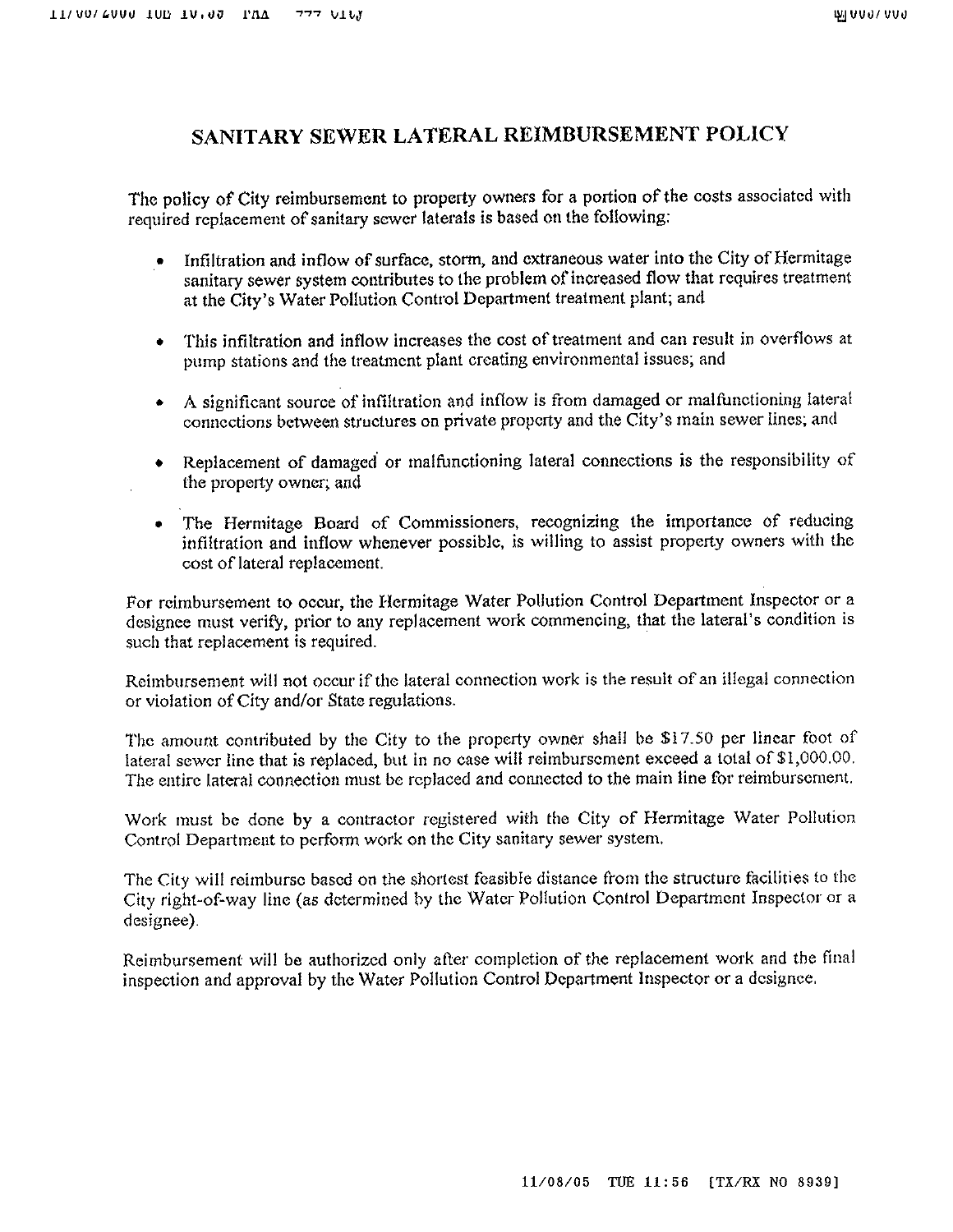# **CITY OF HERMITAGE**

# Sanitary Sewer Rehabilitation Program

# Instructions

- $\mathbf{1}$ . Hire a licensed and bonded contractor from the attached list.
- $2<sub>1</sub>$ Notify the City Sewer Inspector at 724-347-4941, ext. 106 (leave a voice mail if not available) of who is doing the work and when it is scheduled to be done.
- $3<sub>1</sub>$ After completion of the replacement work and final inspection and approval by the City Sewer Inspector, submit an invoice marked paid to:

Mail: City of Hermitage Water Pollution Control Plant 2133 Broadway Avenue Hermitage, PA 16148

724-347-3544 Fax:



#### PLEASE INCLUDE WHO THE REIMBURSEMENT CHECK SHOULD BE MADE PAYABLE TO AND THE ADDRESS TO WHERE IT SHOULD BE SENT

- $\Delta$ The amount of reimbursement will be \$17.50 per linear foot of lateral sewer line as determined by the City Sewer Inspector, but in no case will reimbursement exceed a total of \$1,000.00.
- 5. Please direct any questions to Jason McClafferty, City Sewer Inspector, at 724-347-4941.